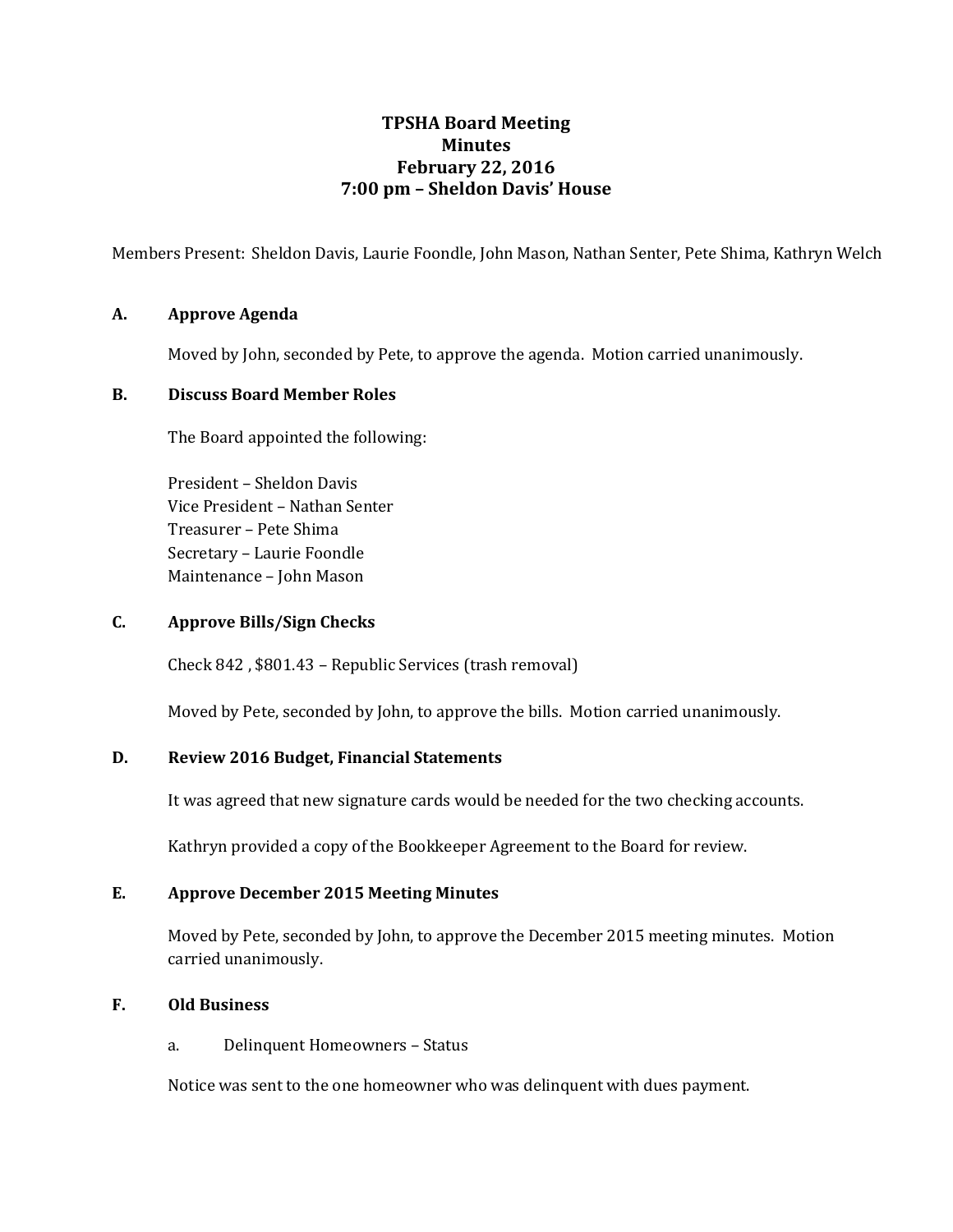b. Planning for Possible Cut-Through Traffic During Textile Road Construction

Sheldon and Nathan would work together to evaluate this situation, determining how simple or difficult it would be to implement some type of barrier at the south entrance to prohibit cut-through traffic, if warranted. Then, if needed, the Board would know in advance if it could be done easily or if additional provisions were needed.

John stated that he would talk with Patti Henes, Director of Saline Area Schools Transportation, to discuss potential impact on school bus transportation if the south entrance were closed during the construction project.

# c. Mailbox Keys

Sheldon explained that there was a "dummy" parcel box at the mailboxes which was used to hold the back-up keys for all of the parcel boxes. He said the post office had access to the "dummy" box.

Laurie stated that she would work with the post office to determine where the set of extra homeowner mailbox keys were located.

# **G. New Business**

a. Airport Expansion Concerns from Annual Meeting

Sheldon stated that he initiated a Google news search for this topic and that he would be notified if anything came up having to do with any expansion efforts.

b. Facebook/Nextdoor Tools for Improved Communication

Sheldon stated that the neighborhood had a Facebook page, created by Gary Sweet. He wondered if the Board wanted to use this to disseminate information to neighborhood residents.

Nathan added that Facebook was a free tool to use for communication and that a Facebook link could be embedded in the association's website.

John suggested a demonstration on this would be helpful.

Sheldon said this could be done at the next Board meeting.

c. Website Update

New Board members provided their phone numbers for the website. Laurie stated that she would have Kris (webmaster) update this portion of the website, as well as add the December 2015 and annual meeting minutes.

d. TPSHA Correspondence – Homeowner-related Issues

i. Approve Siding (Senter House). Nathan showed examples of the siding and trim that would be installed on his house.